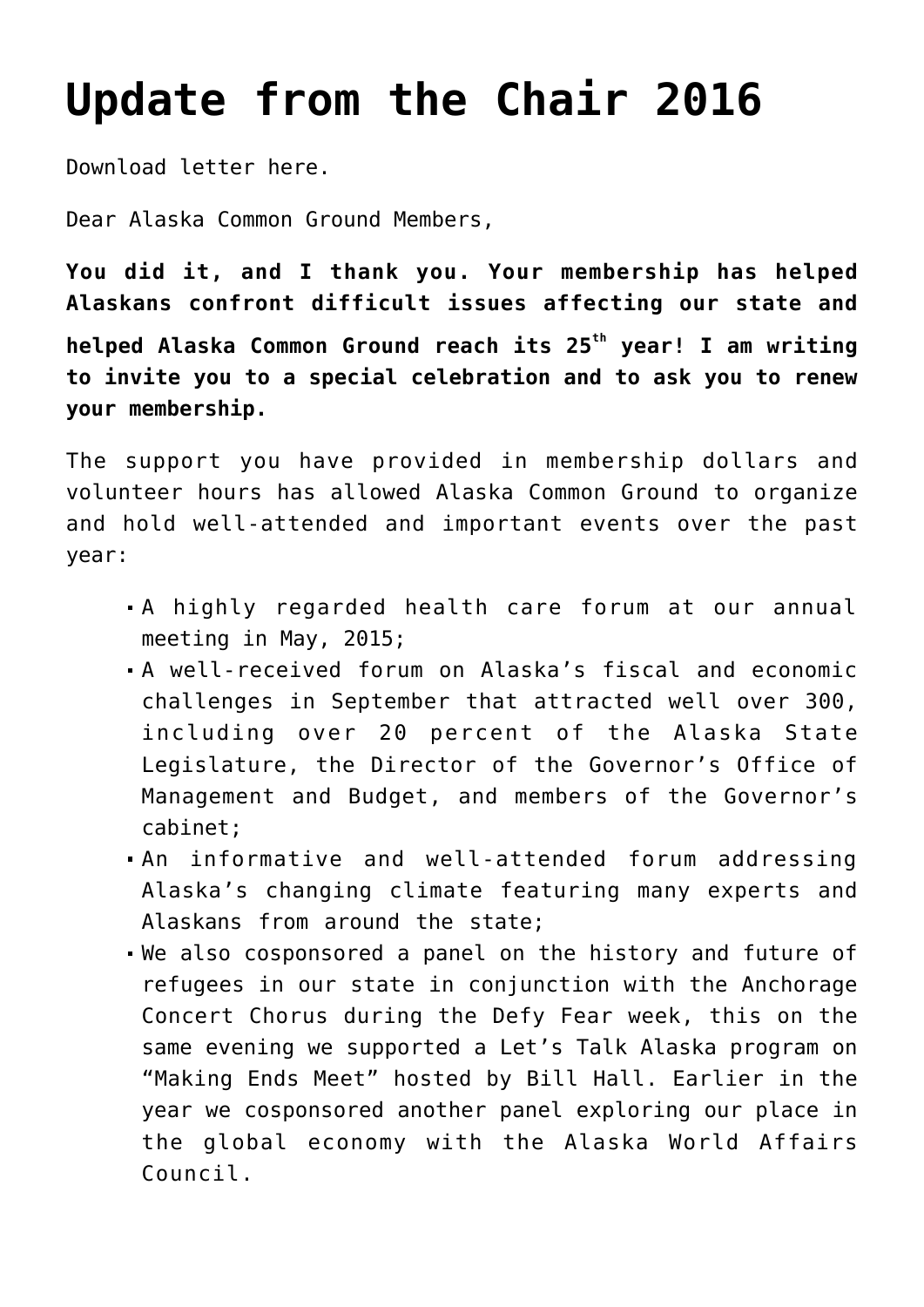**To celebrate your support as members of Alaska Common Ground, we are hosting a membership reception to celebrate Alaska Common Ground's 25th anniversary. We will look back over 25 years and forward to the next 25. Please come join us on Tuesday, May 17, at Cyrano's Theatre at 411 D St. in Anchorage from 5:30 to 7:30 pm.** 

This event will be fun! (As if our usual gatherings are not….) Instead of focusing on a single issue, we are celebrating 25 years of successes and looking forward to the issues that will shape Alaska for the next 25 (or more) years. We want to hear from you about what Alaska Common Ground has done well in the past and what issues you would like to explore in the future.

With your ongoing support we are also planning a follow-up forum on Alaska's fiscal and economic challenges in the fall of 2016 and are beginning to plan other forums and events.

**We want to thank you, our members, for your continued support**. Alaska Common Ground is a member-supported organization. It takes lots of time, energy, and money to put on our forums, and we are expanding and growing our organization so that we can continue to put on multiple forums each year.

**We encourage you to renew your membership and consider upgrading your membership to a higher level, or contributing financial support for a particular forum to support this work.**

As always we invite your ideas and suggestions and welcome you to participate in planning and presenting these events. Thank you for your continued support! It's what keeps us motivated and able to present forums on important Alaskan public policy issues.

Sincerely,

Cliff Groh, Chair

P.S. Links to the audio and video of the events on health